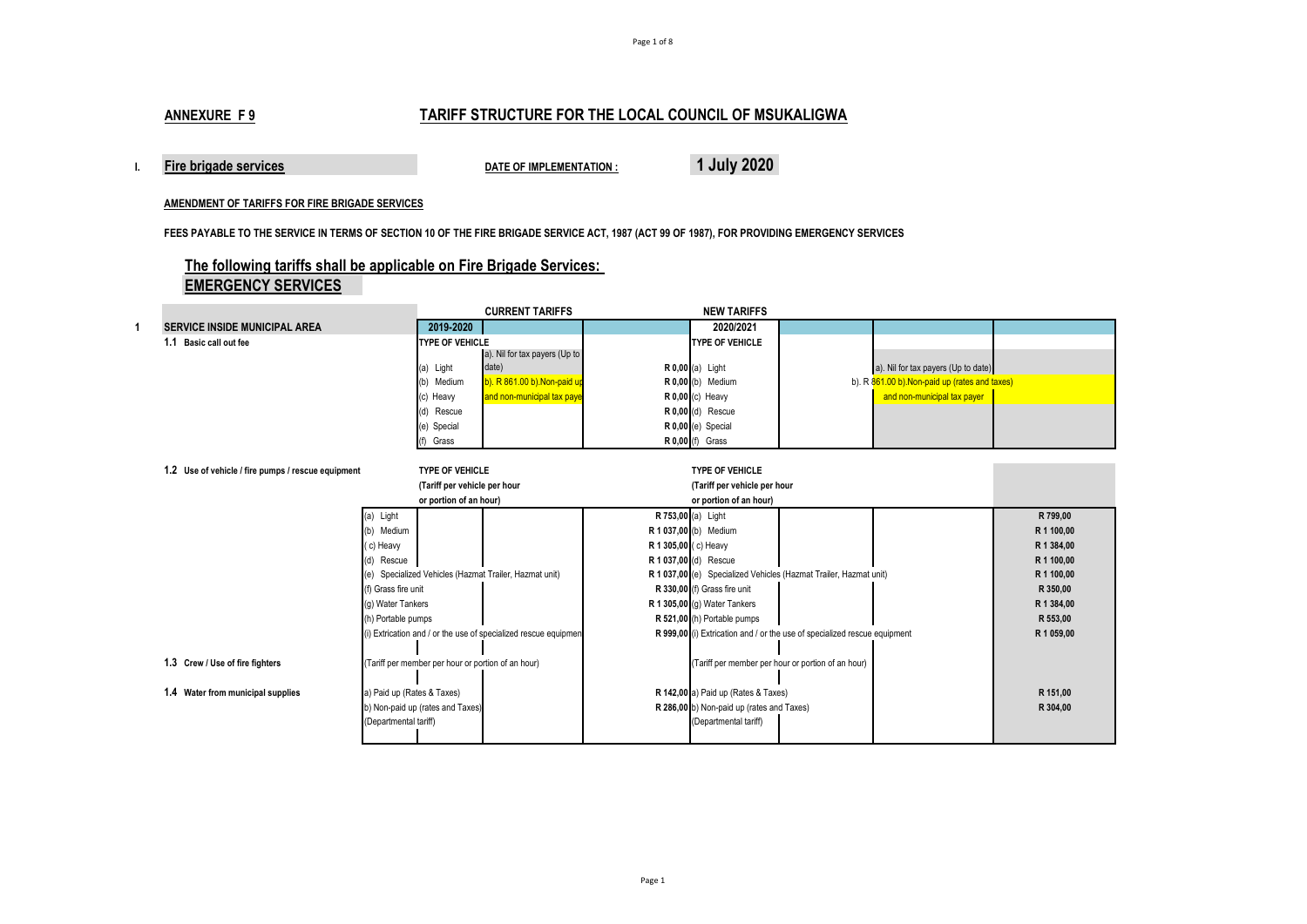# **TARIFF STRUCTURE FOR THE LOCAL COUNCIL OF MSUKALIGWA**

| AMENDMENT OF TARIFFS FOR FIRE BRIGADE SERVICES                                                                                                                                                                                                                           | <b>CURRENT TARIFFS</b>                                                             | <b>NEW TARIFFS</b>                                                                                                                                                                                                         |
|--------------------------------------------------------------------------------------------------------------------------------------------------------------------------------------------------------------------------------------------------------------------------|------------------------------------------------------------------------------------|----------------------------------------------------------------------------------------------------------------------------------------------------------------------------------------------------------------------------|
| <b>SERVICE INSIDE MUNICIPAL AREA</b>                                                                                                                                                                                                                                     |                                                                                    | 2020/2021                                                                                                                                                                                                                  |
| 1.5 Materiaal / Hazmat equipment / Aerial support /                                                                                                                                                                                                                      | 2019-2020                                                                          | The tariff that is levied for the replacement cost of the material used, plus a The tariff that is levied for the replacement cost of the material used, plus a                                                            |
| Any other bona fide expense incurred by the                                                                                                                                                                                                                              | administration levy of25% of the cost of such materials :                          | administration levy of 25% of the cost of such materials :                                                                                                                                                                 |
| Municipality as result of such services rendered,                                                                                                                                                                                                                        |                                                                                    | Provided that if any meterials for which the controlling authority has preschoedided iffatine arse deterials for which the controlling authority has prescibed a tariff                                                    |
| including staff rehabilitation, rental of specialized                                                                                                                                                                                                                    | such tariff apply.                                                                 | are used, such tariff apply.                                                                                                                                                                                               |
| equipment, additional legal liability expenses, etc.                                                                                                                                                                                                                     |                                                                                    |                                                                                                                                                                                                                            |
|                                                                                                                                                                                                                                                                          |                                                                                    | The tariff that is levied for aerial support and or use of WoF ground teams lare teriled tat acteried wice erial support and or use of WoF ground teams are levied                                                         |
|                                                                                                                                                                                                                                                                          | amount.received from service provider, plus:                                       | at actual invoive amount received from service provider, plus :                                                                                                                                                            |
|                                                                                                                                                                                                                                                                          | a). Paid up (rates & Taxes) 10%, or                                                | a). Paid up (rates & Taxes) 10%, or                                                                                                                                                                                        |
|                                                                                                                                                                                                                                                                          | b). Non-paid up (Rates and Taxes) 25%                                              | b). Non-paid up (Rates and Taxes) 25%                                                                                                                                                                                      |
| 1.6 Expenses for damages to municipal Property                                                                                                                                                                                                                           | Replacement / Repair cost plus 10%                                                 | Replacement / Repair cost plus 10%                                                                                                                                                                                         |
| 1.7 Fire Fighting Foam                                                                                                                                                                                                                                                   | Replace stock with same type and quantity rounded to the highest, or cost plus 10% |                                                                                                                                                                                                                            |
|                                                                                                                                                                                                                                                                          | Replace stock with same type and quantity rounded to the highest, or cost plus 10% |                                                                                                                                                                                                                            |
|                                                                                                                                                                                                                                                                          |                                                                                    | <b>NEW TARIFFS</b>                                                                                                                                                                                                         |
| <b>SERVICE OUTSIDE MUNICIPAL AREA</b>                                                                                                                                                                                                                                    | <b>CURRENT TARIFFS</b>                                                             | 2020/2021                                                                                                                                                                                                                  |
| 2.1 Basic call out fee                                                                                                                                                                                                                                                   |                                                                                    | The tariff's set out in this annexure, plus a surcharge of 50%, will be levied ill the tariff screek out in this annexure, plus a surcharge of 50%, will be levied if the                                                  |
|                                                                                                                                                                                                                                                                          | outside the area of jurisdiction                                                   | Service is used outside the area of jurisdiction                                                                                                                                                                           |
| 2.2 Use of vehicle / fire pumps / rescue                                                                                                                                                                                                                                 |                                                                                    | The tariff's set out in this annexure, plus a surcharge of 50%, will be levied in the tariffic se bouded this annexure, plus a surcharge of 50%, will be levied if the                                                     |
| equipment                                                                                                                                                                                                                                                                | outside the area of jurisdiction                                                   | Service is used outside the area of jurisdiction                                                                                                                                                                           |
| 2.3 Crew / Use of fire fighters                                                                                                                                                                                                                                          |                                                                                    | The tariff's set out in this annexure, plus a surcharge of 50%, will be levied if the tariff screeks under this annexure, plus a surcharge of 50%, will be levied if the                                                   |
|                                                                                                                                                                                                                                                                          | outside the area of jurisdiction                                                   | Service is used outside the area of jurisdiction                                                                                                                                                                           |
| 2.4 Water from municipal supplies                                                                                                                                                                                                                                        | Tariff determined for Municipal use( Departmental Tariff)                          | Tariff determined for Municipal use( Departmental Tariff)                                                                                                                                                                  |
| 2.5 Materiaal / Hazmat equipment / Aerial support /<br>Any other bona fide expense incurred by the<br>Municipality as result of such services rendered,<br>including staff rehabilitation, rental of specialized<br>equipment, additional legal liability expenses, etc. | outside the area of jurisdiction                                                   | The tariff's set out in this annexure, plus a surcharge of 50%, will be levied in the tariff screekouded this annexure, plus a surcharge of 50%, will be levied if the<br>Service is used outside the area of jurisdiction |
| 2.6 Expenses for damages to Municipal Property                                                                                                                                                                                                                           | Replacement / Repair cost Plus 10%                                                 | Replacement / Repair cost Plus 10%                                                                                                                                                                                         |
| 2.7 Fire Fighting Foam                                                                                                                                                                                                                                                   |                                                                                    | Replace stock with same type and quantity rounded to the highest 25 liters, dReplace stock with same type and quantity rounded to the highest 25 liters, or                                                                |
|                                                                                                                                                                                                                                                                          | plus 10%                                                                           | cost plus 10%                                                                                                                                                                                                              |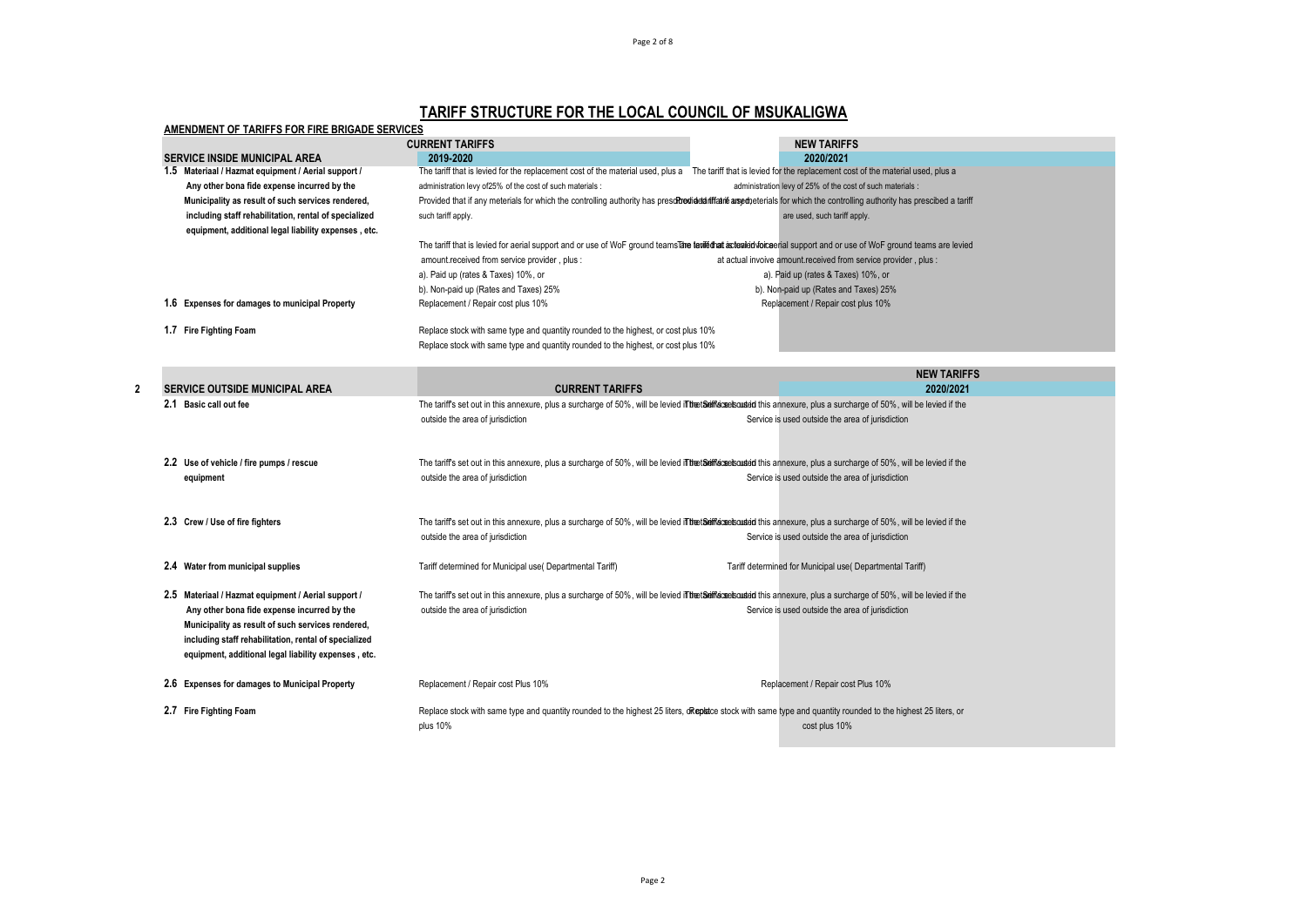### **AMENDMENT OF TARIFFS FOR FIRE BRIGADE SERVICES TARIFF STRUCTURE FOR THE LOCAL COUNCIL OF MSUKALIGWA**

## **ANCILLARY SERVICES**

|   |                                                              |                            | <b>CURRENT TARIFFS</b> |             | <b>NEW TARIFFS</b>          |                                        |            |
|---|--------------------------------------------------------------|----------------------------|------------------------|-------------|-----------------------------|----------------------------------------|------------|
| 3 | <b>SERVICE INSIDE MUNICIPAL AREA</b>                         | 0                          |                        |             | 2020/2021                   |                                        |            |
|   | 1.1 Call out charges per hour or part thereof for :          |                            |                        |             | TYPE OF VEHICLE/ EQUIPMENT  |                                        |            |
|   | Appliance                                                    | TYPE OF VEHICLE/ EQUIPMENT |                        |             |                             |                                        |            |
|   |                                                              | (a) Light                  |                        |             | R 614,00 a) Light pumps     |                                        | R 651,00   |
|   |                                                              | (b) Medium                 |                        |             | R 847,00 b) Medium Pumps    |                                        | R 898,00   |
|   |                                                              | (c) Heavy                  |                        |             | R 1 065,00 c) Heavy pumps   |                                        | R 1 129,00 |
|   |                                                              | (d) Rescue                 |                        |             | R 846,00 d) Rescue unit     |                                        | R 897,00   |
|   |                                                              | (e) Special                |                        |             | R 846,00 e) Specialized     | vehicles (Hazmat trailer, Hazmat unit) | R 897,00   |
|   |                                                              | Grass                      |                        | R 385,00 f) | Grass fire unit             |                                        | R 409,00   |
|   |                                                              |                            |                        |             | R 1 065,00 g) Water tankers |                                        | R 1 129,00 |
|   |                                                              |                            |                        |             | R 423,00 h)Portable pumps   |                                        | R 449,00   |
|   |                                                              |                            |                        |             |                             |                                        |            |
|   |                                                              |                            |                        |             |                             |                                        |            |
|   |                                                              |                            |                        |             |                             |                                        |            |
|   | 1.2 Call out charges per hour or part thereof for: Personnel |                            |                        |             |                             |                                        |            |
|   | Per member of the service                                    |                            |                        | R 286,00    |                             |                                        | R 304,00   |
|   |                                                              |                            |                        |             |                             |                                        |            |

#### 1,1 **USE OF CREW MEMBERS**

Tariff per member is for an hour or portion of an hour (Time is calculated from arrival up to departure)

#### 1,2 **USE OF MATERIALS**

The tariff that is levied for the replacement cost of the material used, plus an administration levy of 25% of the cost of such materials: Provided that if any materials for which the controlling authority has prescribed a tariff are used, such tariff will apply.

The tariff that is levied for aerial support and or use of WoF ground teams are levied at actual invoice amount received from service provider, plus

- a) Paid up (Rates & Taxes) 10%, or
- b) Non-paid up (Rates and taxes) 25%

#### **1,3 USE OF THE SERVICE OUTSIDE THE JURISDICTION OF THE CONTROLLING AUTHORITY**

The tariffs set out in this annexure, plus a surcharge of 50%, will be levied if the Service is used outside the area of jurisdiction.

#### **1,4 REBATE**

If the service is used for a building that is used exclusively for residential purposes, the Chief Fire Officer may, at his/ her discretion, limit the total amount payable in respect of Colum 1 and 2 above to a minimum of R 2,500-00.

If the service is used exclusively for a veld fire, the Chief Fire Officer may, at his/ her discretion, allows a rebate of 25% to a fire protection association member and only if such a member owns no rates and taxes . to the municipality, regarding fees payable in terms Colum 1 and 2

If the service is used exclusively for a veld fire, the Chief Fire Officer may, at his/ her discretion, allows a rebate of 10% to a non-fire protection association member and only if such a member owns no rates and taxes to the municipality, regarding fees payable in terms Colum 1 and 2.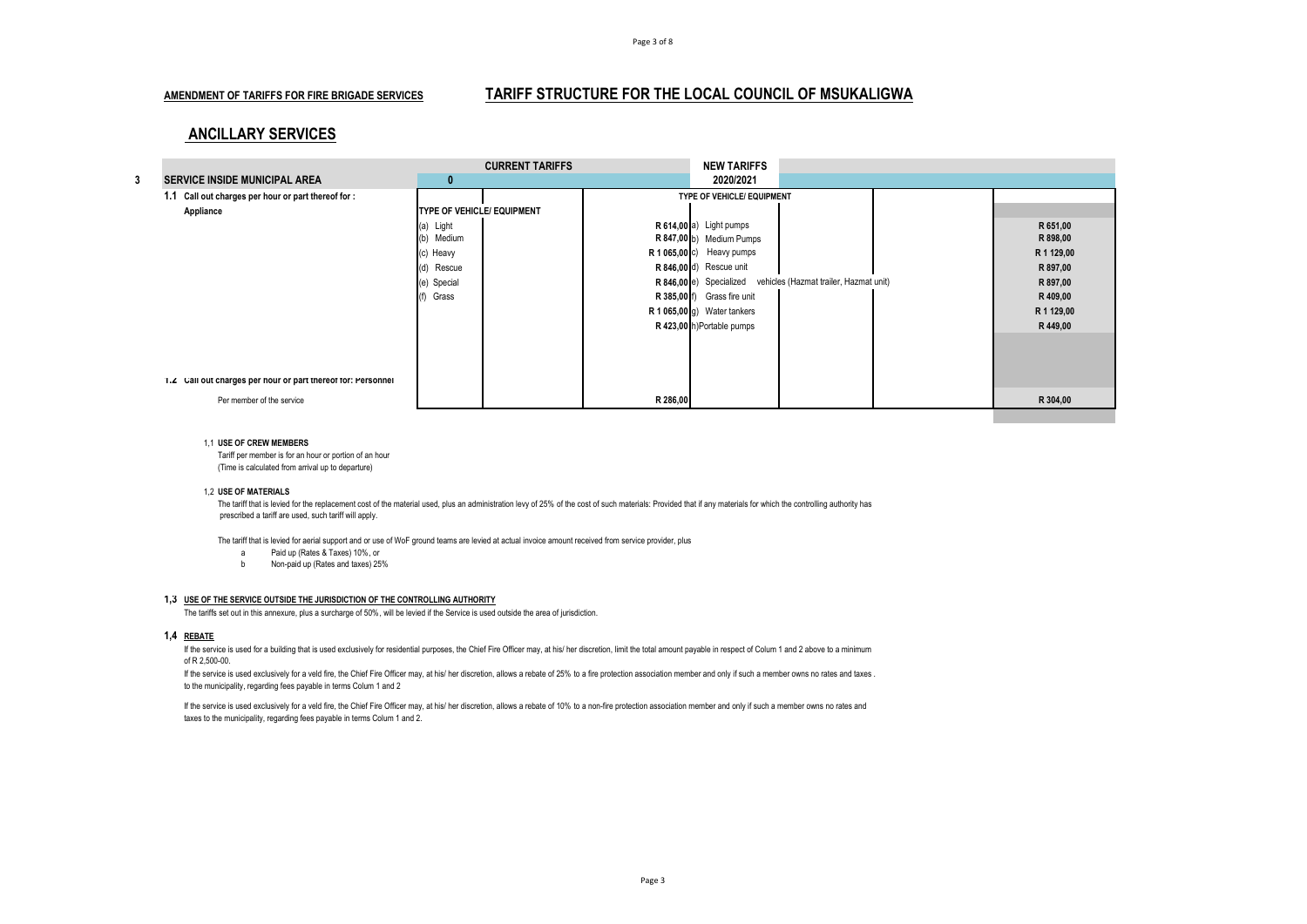Page 4 of 8

# **TARIFF STRUCTURE FOR THE LOCAL COUNCIL OF MSUKALIGWA**

|     | AMENDMENT OF TARIFFS FOR FIRE BRIGADE SERVICES                                                                                                  |                                                                                                                                                               |                                                                                                                                                                                    | 1 July 2020 |                     |
|-----|-------------------------------------------------------------------------------------------------------------------------------------------------|---------------------------------------------------------------------------------------------------------------------------------------------------------------|------------------------------------------------------------------------------------------------------------------------------------------------------------------------------------|-------------|---------------------|
|     | <b>TRAINING</b>                                                                                                                                 |                                                                                                                                                               |                                                                                                                                                                                    |             |                     |
| 4,1 | FIRE EXTINGUISHER TRAINING (8 HOURS)<br>Training per delegate at local fire station<br>Training per delegate not at fire station                | <b>CURRENT TARIFFS</b><br>n<br>R 704.10<br>Plus travelling cost determined by Council in<br>accordance with the Department of Transport tariffs               | <b>NEW TARIFFS FROM</b><br>2020/2021<br>R 774.51<br>R 1 464,10 elling cost determined by Council in<br>accordance with the Department of Transport tariffs                         |             | R 1 552.00          |
| 4,2 | <b>BASIC FIRE FIGHTING TRAINING (40 HOURS)</b><br>Training per delegate at local fire station<br>Training per delegate not at fire station      | <b>CURRENT TARIFFS</b><br>$\overline{0}$<br>R 1623,82<br>Plus travelling cost determined by Council in<br>accordance with the Department of Transport tariffs | <b>NEW TARIFFS FROM</b><br>2020/2021<br>R 1 786.20<br>R 3 114,54 elling cost determined by Council in<br>accordance with the Department of Transport tariffs                       |             | R 3 302.00          |
| 4,3 | <b>INDUSTRIAL FIRE FIGHTING TRAINING (10 HOURS)</b><br>Training per delegate at local fire station<br>Training per delegate not at fire station | <b>CURRENT TARIFFS</b><br>$\mathbf{0}$<br>R 1623,82<br>R 2,831.40 plus travelling                                                                             | <b>NEW TARIFFS FROM</b><br>2020/2021<br>R 1 786.20<br>R 2,831.40plus travelling cost determined by Council in accordance<br>with the Department of Transport Tariffs<br>R 3 114,54 |             | R 3 302.00          |
| 5   | <b>PRO-ACTIVE SERVICES</b>                                                                                                                      |                                                                                                                                                               |                                                                                                                                                                                    |             |                     |
|     | <b>DESCRIPTION</b>                                                                                                                              | <b>CURRENT TARIFFS</b><br>$\overline{0}$                                                                                                                      | <b>NEW TARIFFS FROM</b><br>2020/2021                                                                                                                                               |             |                     |
| 5,1 | Inspections<br>a)<br>Fire                                                                                                                       |                                                                                                                                                               |                                                                                                                                                                                    |             |                     |
|     | Fire investigation/ inspection per hour or part thereof where requested outside of schedule<br>b)                                               |                                                                                                                                                               | 453.20<br>453,20                                                                                                                                                                   |             | R481.00<br>R 481,00 |
|     | <b>Building plans</b><br>c)                                                                                                                     |                                                                                                                                                               | 520,30                                                                                                                                                                             |             | R 552,00            |
|     | R2.00 per m <sup>2</sup> or part thereof with a minimum fee of R 212.00 per building plan<br>submitted and a maximum fee of R 28,412.00         |                                                                                                                                                               | R2.00 per m <sup>2</sup> or part thereof with a minimum fee of R 212.00 per building plan<br>submitted and a maximum fee of R 28,412.00                                            |             |                     |
|     |                                                                                                                                                 |                                                                                                                                                               | 520.3                                                                                                                                                                              |             | R 552,00            |
|     | R2.00 per m <sup>2</sup> or part thereof with a minimum fee of R 212.00 per building plan<br>submitted and a maximum fee of R 28,412.00         |                                                                                                                                                               | R2.00 per m <sup>2</sup> or part thereof with a minimum fee of R 212.00 per building plan<br>submitted and a maximum fee of R 28,412.00                                            |             |                     |

submitted and a maximum fee of R 28,412.00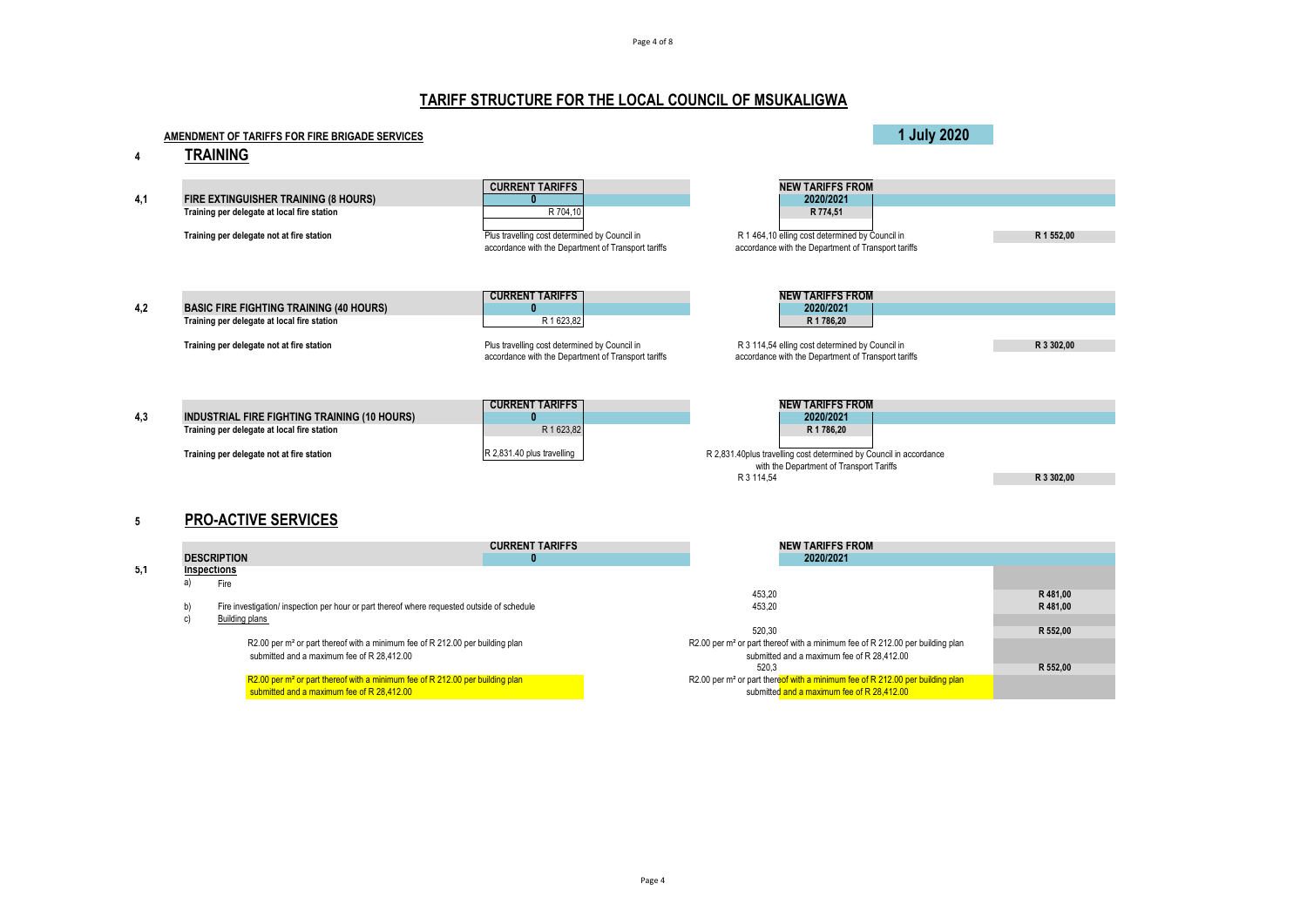## **TARIFF STRUCTURE FOR THE LOCAL COUNCIL OF MSUKALIGWA**

|                |                | "Additions": This is new work added unto existing buildings                                                                                                                |                        |          |                        |
|----------------|----------------|----------------------------------------------------------------------------------------------------------------------------------------------------------------------------|------------------------|----------|------------------------|
|                |                | "Occupancy": As per A21 of SANS 10400                                                                                                                                      |                        |          |                        |
|                |                | "Deviations": When "as built" plans are submitted upon completion of the building and the new plans differ from the originally submitted plan/s and may include additions. |                        |          |                        |
|                |                |                                                                                                                                                                            | 2019-2020              | Increase | 2020/2021              |
| 5,2            |                | For the supply of incident reports                                                                                                                                         |                        |          |                        |
|                | a)             | Fire reports (per page) - Registered indigent persons are exempted.                                                                                                        | 28,60                  | 2,40     | R 31.00                |
|                | b)             | Fire investigation report (per report)                                                                                                                                     | 312,40                 | 19,60    | R 332.00               |
|                |                |                                                                                                                                                                            |                        |          |                        |
|                |                | Tariff fees payable in respect of storage, use and handling of dangerous goods                                                                                             | <b>CURRENT TARIFFS</b> |          | <b>TARIFFS FROM</b>    |
|                |                |                                                                                                                                                                            | <b>TARIFFS FROM</b>    |          |                        |
|                |                | <b>DESCRIPTION</b>                                                                                                                                                         | 2019-2020              |          | 2020/2021              |
|                |                |                                                                                                                                                                            | Annually               |          | Annually               |
| 6              | $\overline{1}$ | Dry-cleaning room (EACH)                                                                                                                                                   | R 528,00               |          | R 560,00               |
|                | $\overline{2}$ | Mixing room (EACH)                                                                                                                                                         | R 528,00               |          | R 560,00               |
|                | 3              | Spray room (EACH)                                                                                                                                                          | R 528,00               |          | R 560,00               |
|                | 4              | Carbide store (EACH)                                                                                                                                                       | R 528,00               |          | R 560,00               |
|                | 5              | Liquid petroleum gas installations (EACH)                                                                                                                                  | R 528,00               |          | R 560.00               |
|                | 6              | Group 1: Explosives - Fire works                                                                                                                                           | R 1 141,00             |          | R 1 210,00             |
| $\overline{7}$ |                | Group II: Gas                                                                                                                                                              |                        |          |                        |
|                | 7,1            | Not more than 600kg                                                                                                                                                        | R 456.00               |          | R484.00                |
|                | 7,2<br>7,3     | 600kg but not more than 9000kg<br>9000kg but not more than 100 000kg                                                                                                       | R 689,00<br>R 1 141.00 |          | R 731,00<br>R 1 210.00 |
|                | 7.4            | Bulk Depot - more than 100 000kg                                                                                                                                           | R 3 440,00             |          | R 3 647,00             |
|                |                |                                                                                                                                                                            |                        |          |                        |
| 8              | 8,1            | Group III: Flammable liquids<br>Capacity up to and including 2,000 liters                                                                                                  | R 453,00               |          | R481,00                |
|                | 8,2            | Capacity from 2,001 liters to 4,500 liters                                                                                                                                 | R 689,00               |          | R 731,00               |
|                | 8,3            | Capacity from 4,501 liters to 23,000 liters                                                                                                                                | R 809,00               |          | R 858,00               |
|                | 8,4            | Capacity from 23,001 liters to 100 000 liters                                                                                                                              | R 1 141.00             |          | R 1 210,00             |
|                | 8.5            | Bulk Depot - more than 100 000 liters                                                                                                                                      | R 3 440,00             |          | R 3 647,00             |
| 9              |                | Group I' Flammable solids                                                                                                                                                  | See point 8(5)         |          | See point 8(5)         |
| 10             |                | Group V: Oxidizing agents and organic peroxides                                                                                                                            | See point 8(5)         |          | See point 8(5)         |
| 11             |                | Group VI: Toxic / Infective substances                                                                                                                                     | See point 8(5)         |          | See point 8(5)         |
| 12             |                | Group VII: Radio active                                                                                                                                                    | See point 8(5)         |          | See point 8(5)         |
| 13             |                | Group VIII: Corrosive / caustic substances                                                                                                                                 | See point 8(5)         |          | See point 8(5)         |
|                |                |                                                                                                                                                                            |                        |          |                        |

**AMENDMENT OF TARIFFS FOR FIRE BRIGADE SERVICES**

**DESCRIPTION**<br>d) Definition Definitions: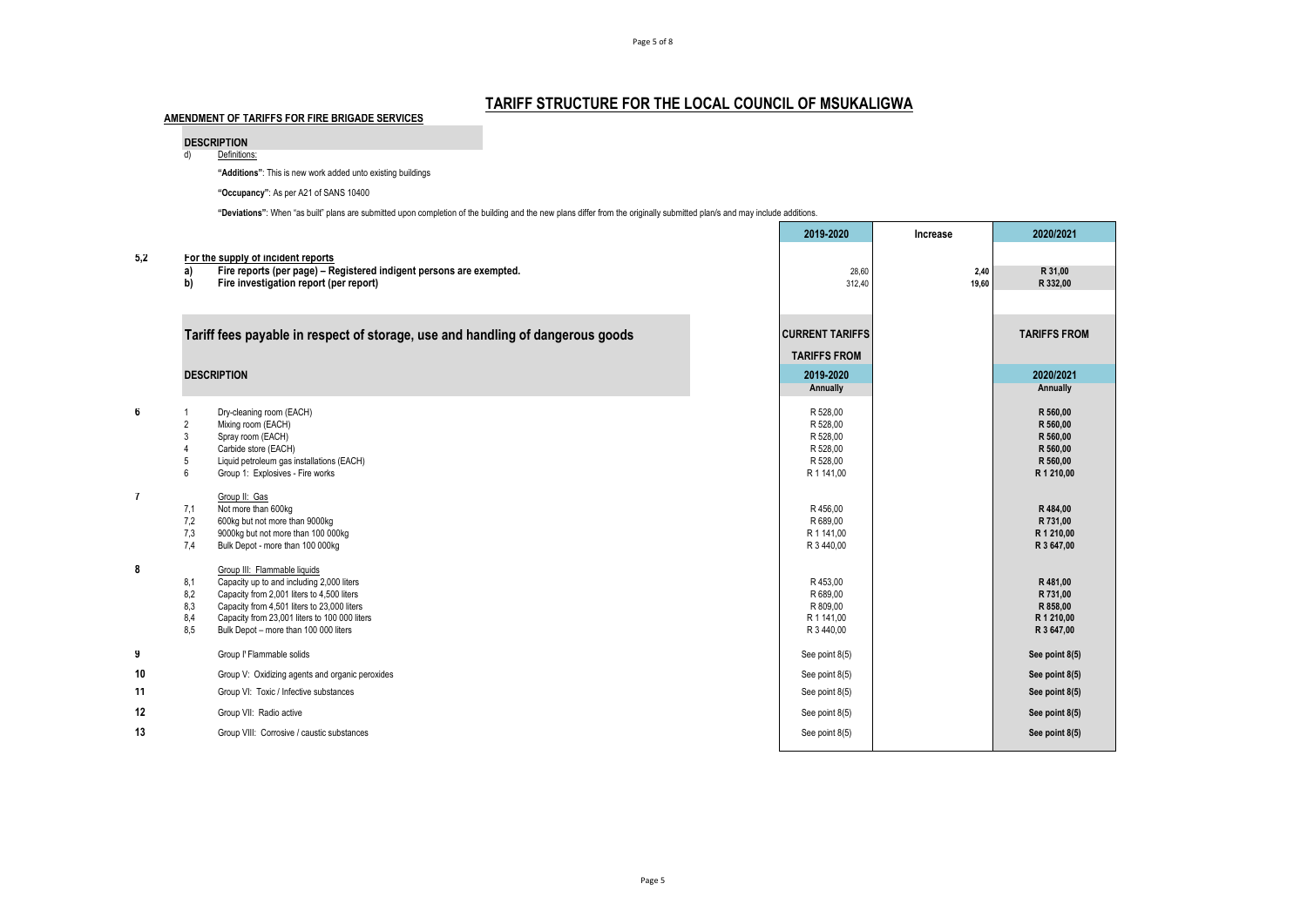## **TARIFF STRUCTURE FOR THE LOCAL COUNCIL OF MSUKALIGWA**

#### **AMENDMENT OF TARIFFS FOR FIRE BRIGADE SERVICES**

|    | <b>DESCRIPTION</b>                                                                                                                                                                                                | <b>CURRENT TARIFFS</b><br><b>TARIFFS FROM</b> | <b>TARIFFS FROM</b> |
|----|-------------------------------------------------------------------------------------------------------------------------------------------------------------------------------------------------------------------|-----------------------------------------------|---------------------|
|    |                                                                                                                                                                                                                   | 2019-2020                                     | 2020/2021           |
|    |                                                                                                                                                                                                                   | Annually                                      | Annually            |
| 14 | Group IX: Miscellaneous substances                                                                                                                                                                                | See point 8(5)                                | See point 8(5)      |
| 15 | Transfer of certificate of registration or permit                                                                                                                                                                 | R 748,00                                      | R 793,00            |
| 16 | Duplicate document                                                                                                                                                                                                | R 997.00                                      | R 1 057,00          |
| 17 | Payment of yearly fees                                                                                                                                                                                            |                                               |                     |
| 18 | For the issue of every certificate of registration or permit the yearly charges shall be as prescribed in this schedule: Provided that if liability to pay charges arises on or after 01 July in a year, the fees |                                               |                     |

**18** For the issue of every certificate of registration or permit the yearly charges shall be as prescribed in this schedule: Provided that if liability to pay charges arises on or after 01 July in a year, the fees payable shall be half yearly charged

**19** For the annual renewal of a certificate of registration or permit, the charges ahll be as prescribed in this schedule.

## **20 TARIFF OF CHARGES IN RESPECT OF INSPECTION OF VEHICLES TRANSPORTING HAZARDOUS SUBSTANCES**

|      | <b>DESCRIPTION</b>                                                                                                                                                | <b>CURRENT TARIFFS</b><br><b>TARIFFS FROM</b><br>2019-2020 | Increase | TARIFFS FROM<br>2020/2021 |
|------|-------------------------------------------------------------------------------------------------------------------------------------------------------------------|------------------------------------------------------------|----------|---------------------------|
|      |                                                                                                                                                                   | Yearly                                                     |          | Yearly                    |
| 20.1 | Road tank trailer                                                                                                                                                 | R 943.00                                                   | R 57.00  | R 1 000.00                |
| 20.2 | Motor vehicle, other than a road tank trailer, design to be used for the conveyance of hazardous substances in excess of the amount<br>permitted                  | R 943.00                                                   | R 57.00  | R 1 000.00                |
| 20.3 | Any vehicle, other than a motor vehicle or a road tank trailer, design to be used for the conveyance of hazardous substances in excess of<br>the amount permitted | R 943.00                                                   | R 57.00  | R 1 000,00                |

# **21 TARIFF OF CHARGES IN RESPECT OF APPLICATION FOR POPULATION CERTIFICATES ON PREMISES**

|      | <b>DESCRIPTION</b>     | <b>CURRENT TARIFFS</b><br><b>TARIFFS FROM</b><br>2019-2020 | Increase | <b>TARIFFS FROM</b><br>2020/2021 |
|------|------------------------|------------------------------------------------------------|----------|----------------------------------|
| 21,1 | Population certificate | R 997.00                                                   | R 60,00  | R 1 057,00                       |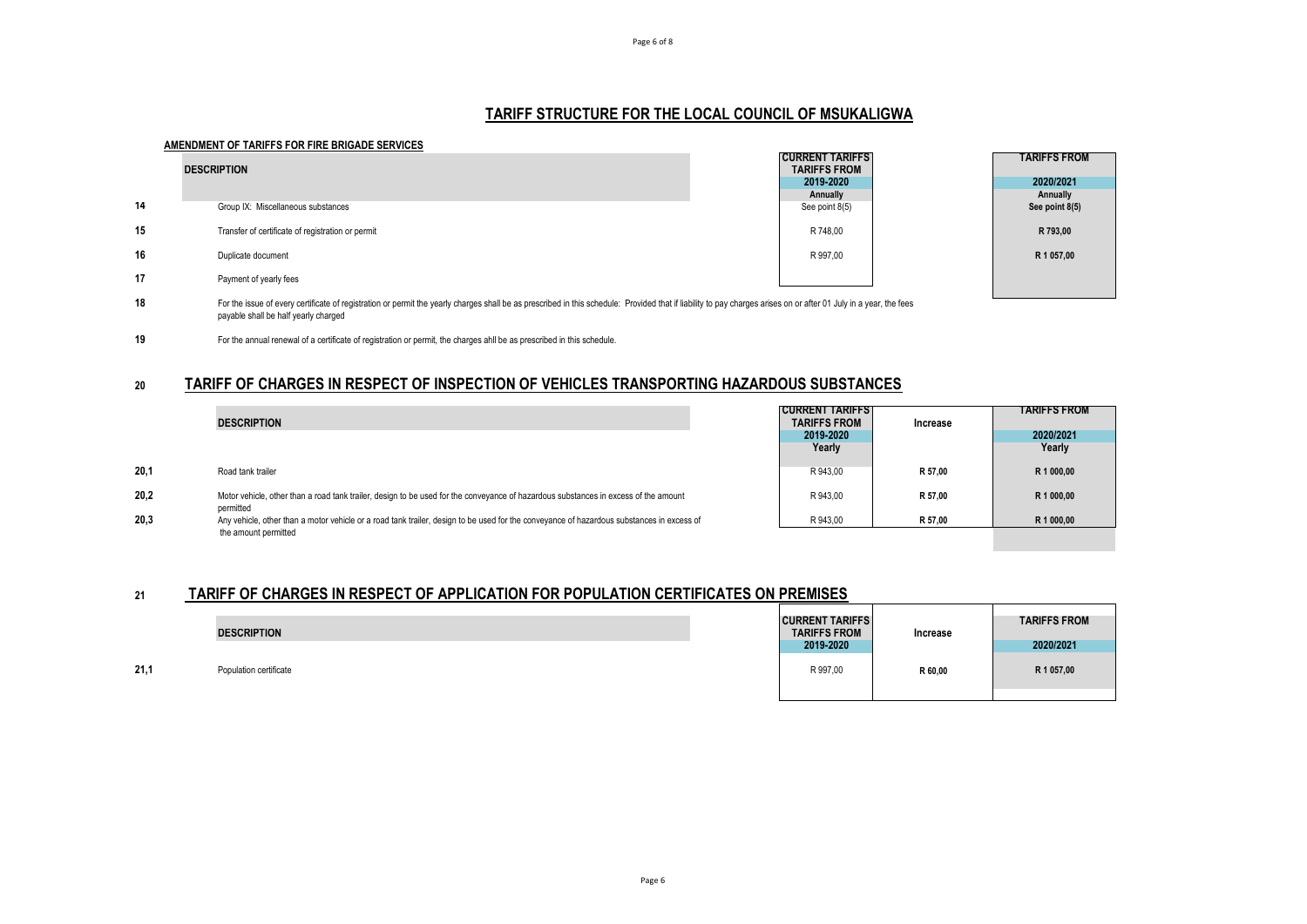## **TARIFF OF CHARGES IN RESPECT OF REGISTRATION TO INSTALL AND MAINTAIN OF FIRE FIGHTING**

# **AMENDMENT OF TARIFFS FOR FIRE BRIGADE SERVICES**

## **22 EQUIPMENT**

|      | <b>DESCRIPTION</b>                                          | <b>CURRENT TARIFFST</b> | Increase | <b>TARIFFS FROM</b> |
|------|-------------------------------------------------------------|-------------------------|----------|---------------------|
|      |                                                             | <b>TARIFFS FROM</b>     |          |                     |
|      |                                                             | 2019-2020               |          | 2020/2021           |
|      |                                                             | Yearly                  |          | Yearly              |
| 22,1 | Certificate to install and maintain fire fighting equipment | R484,00                 | R 30,00  | R 514,00            |
|      |                                                             |                         |          |                     |

## **23 GENERAL DIRECTIVES FOR THE PAYMENT OF THE ABOVE FEES**

- (1) A callout is calculated as a minimum of one hour or part thereof.
- (2) More than 30 minutes shall be calculated as one hour while less than 30 minutes shall be calculated as half an hour.
- $(3)$  The time shall be calculated from turnout point to return to station.
- (4) Tariffs for extrication/ rescue services shall be applicable and calculated for each patient/ victim extricated.
- (5) Ancillary services will only be rendered on the acceptance of a written quotation.
- (6) All certificates of registration, certificates of fitness and/ or spraying permits will be valid for twelve calendar months. A written application for the renewal of the certificate or permit must reach the Service at least one calendar month prior to the expiry thereof.
- (7) a.The tariff for premises that are liable for registration in respect of column 7 (point 9 to 14), or a combination of them, **2019-2020 Increase 2020/2021** will be a single fee of R986-00, irrespective of the combination of items: Provided that such combination applies to one premises and is under the same control.
	- b. If there are different divisions and/or affiliates within a business and/or company situated on the same premises but each division and/or affiliate is managed separately, each division and/or affiliate is
- (8) When application is made for registration, the appropriate application form, correctly completed in full, must be accompanied by the prescribed fees.
- (9) All the appropriate application forms are available from the Service and must be completed in full, where applicable, is duly signed.
- (10) If, for whatever reason, the Service rejects an application for any certificate of registration, certificate of fitness or any permit, the applicant must, within 14 days (excluding weekends and public holidays) of the date of rejection, take corrective steps to ensure that the document in question is issued at no additional cost, failing which the applicant must pay the prescribed fees again.
- (11) (a) The tariff for premises that are
	- such combination applies to one premise and is under the same control.
	- (b) If there are different divisions and/ or affiliates within a business and/ or company situated on the same premises but each division and/ or affiliate is managed separately, each division and/ or affiliate is liable to registration separately.

#### **24 EXEMPTION**

- 1) The fees payable in terms of the above are not applicable to property of the controlling authority, unless the property is leased.
- 2) When a false call has been received but the responsible person, in the opinion of the Chief Fire Officer, acted in good faith, no charges shall be applicable.
- 3) Council withholds the right to revoke any and all charges relating to:
- a. Civil Commotion
- b. Riots
- c. Natural Disasters
- d. Either locally or on request of another sphere of Government.
- 4) No charges shall be applicable to any registered indigents.
- 5) Bona fide charitable organizations may be exempted from any charges.
- 6) Exercises, where such exercises are requested and initiated by the Msukaligwa Fire and Rescue Service.
- 7) International assistance rendered on request of the National Sphere of Government.
- 8) Where Council is the sole beneficiary of services rendered, provided that the requesting department may be held liable for overtime costs and additional expenses incurred.
- 9) Where fire investigation reports or other incident reports are required by the SAPS or other government institution for investigative or evidentiary purposes.

| 2019-2020  | Increase | 2020/2021 |
|------------|----------|-----------|
| R 2 279.00 | R 137.00 | R 2416.00 |